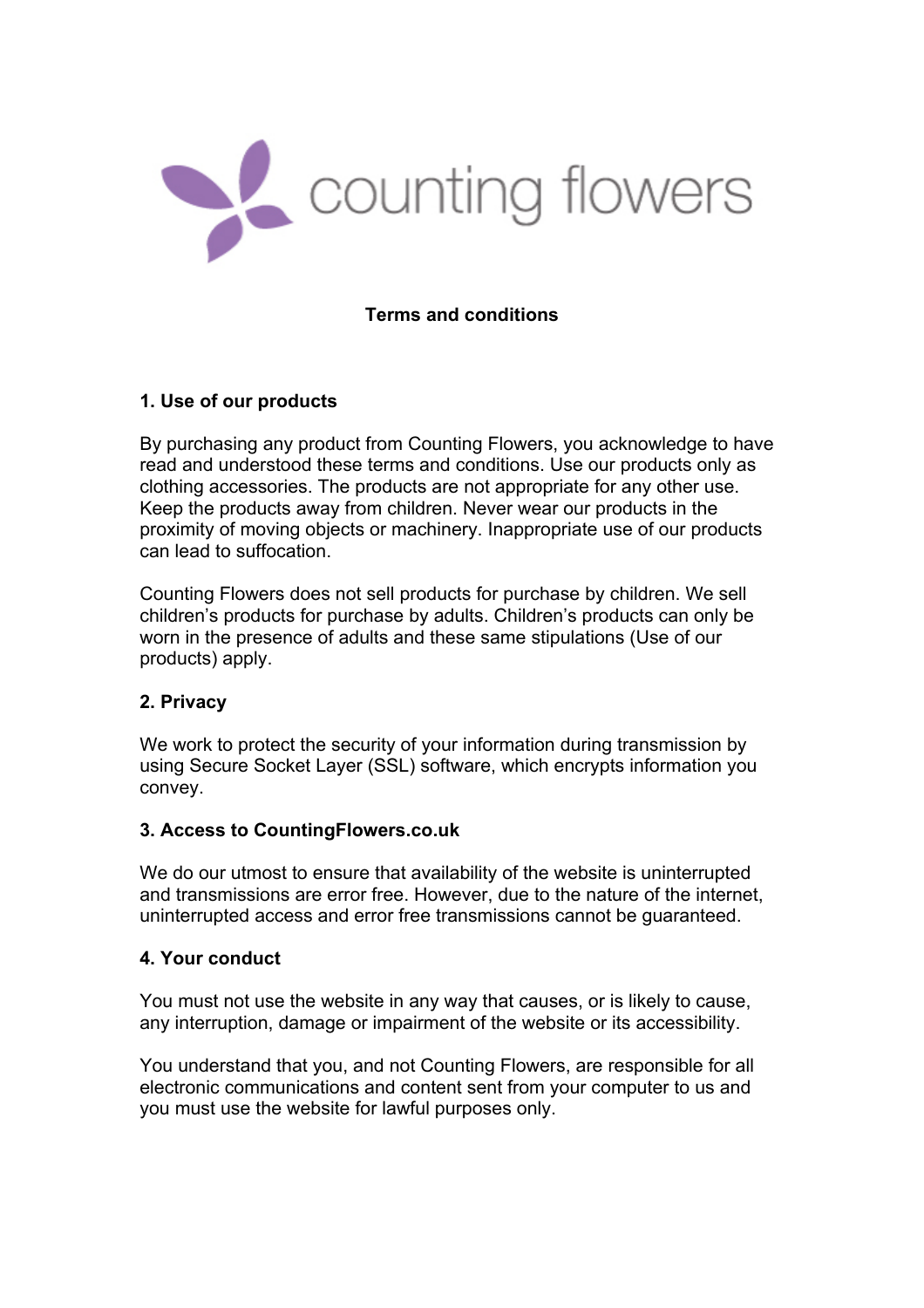# **5. Copyright**

All website content such as text, graphics, logos, button icons, images, digital downloads, data compilations and software, is the property of Counting Flowers.

You may not extract or re-utilise parts of the content of the website without Counting Flowers' written consent.

# **6. Our contract**

When you place an order to purchase a product from Counting Flowers, we will send you an email confirming receipt of your order and containing the details of your order. Your order represents an offer to us to purchase a product, which is accepted by us when we send an email confirmation to you. That acceptance will then be complete.

## **7. Returns**

You have the right to withdraw from the purchase of a product within 7 working days after the product was delivered to you. When you withdraw from your purchase within 7 working days and there has been no error on our part, we will refund the item's costs . We will not refund the costs of sending the product to you and the costs of returning the product to us. We will transfer the refund within 30 days from the day we receive the product in good order. All returns must be unworn/unwashed, in saleable condition and include the original packaging with tags attached in order to ensure full refund.

# **8. Dispatch and shipping**

Your order will be fulfilled by the dispatch date as set out in the shipping schedule on our website. Dispatch estimates are just that. They are not guaranteed dispatch times and should not be relied upon as such.

## **9. Customs**

When ordering products from Counting Flowers for delivery overseas, you may be subject to import duties and taxes. These are levied when the package reaches the specified destination. Any additional charges for customs clearance must be borne by you; we have no control over these charges and cannot predict what they may be. Customs policies vary widely from country to country, so you should contact your local customs office for further information. Additionally, please note that when ordering from Counting Flowers, you are considered the importer of record and must comply with all laws and regulations of the country in which you are receiving the goods. Cross-border deliveries are subject to opening and inspection by customs authorities.